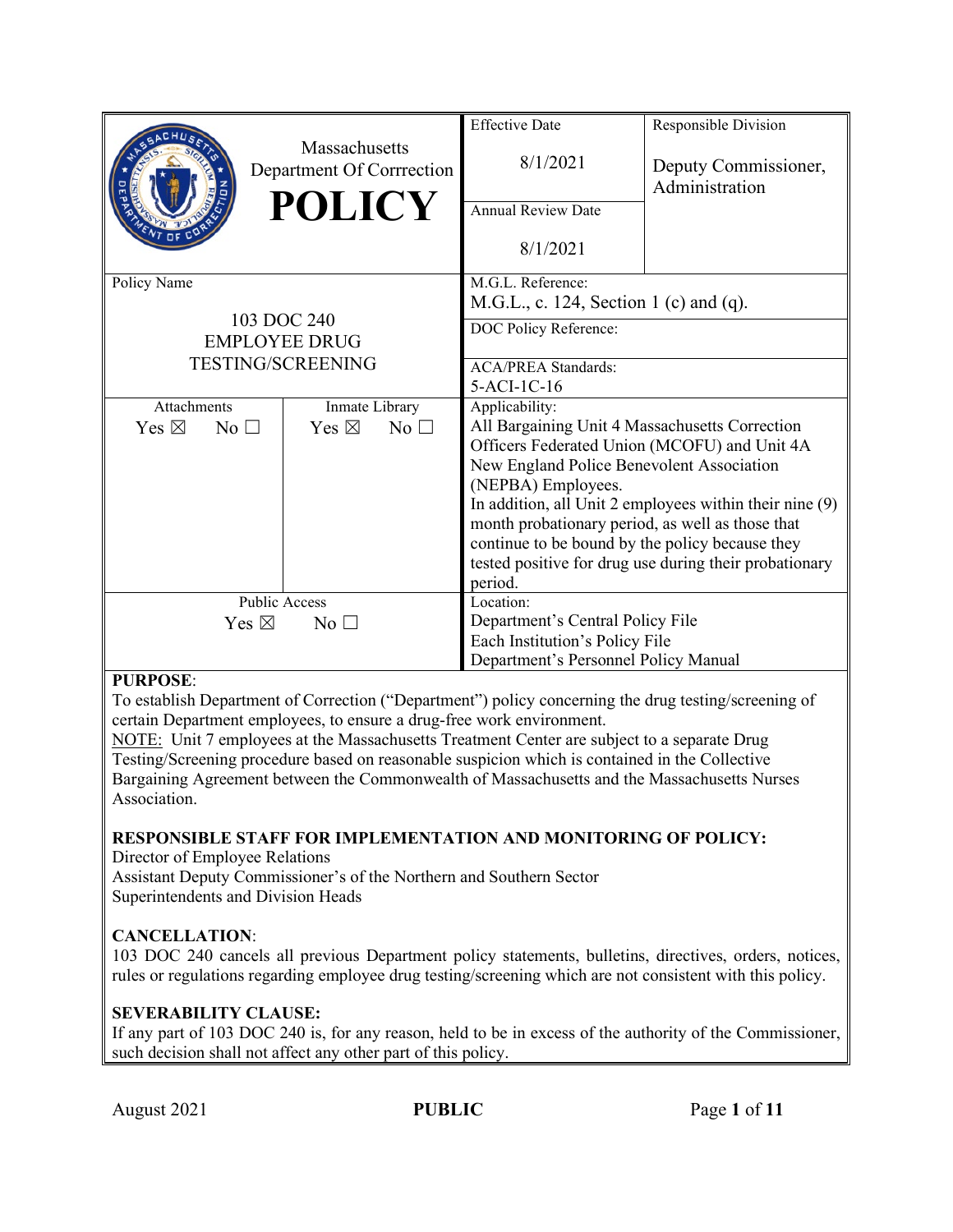# **TABLE OF CONTENTS**

| 240.01 | Drug Testing/Screening Definitions            | 3              |
|--------|-----------------------------------------------|----------------|
| 240.02 | <b>General Procedures</b>                     | $\overline{4}$ |
| 240.03 | Superintendent/Division Head Responsibilities | $\overline{4}$ |
| 240.04 | <b>Collection Procedures</b>                  | 5              |
| 240.05 | Drug Testing/Screening Procedures             | 8              |
| 240.06 | Program Cost                                  | 8              |
| 240.07 | Disciplinary Actions                          | 8              |

# **ATTACHMENTS**

| Attachment #1 Permanent Record Book            |  |
|------------------------------------------------|--|
| Attachment #2 Urinalysis Chain of Custody Form |  |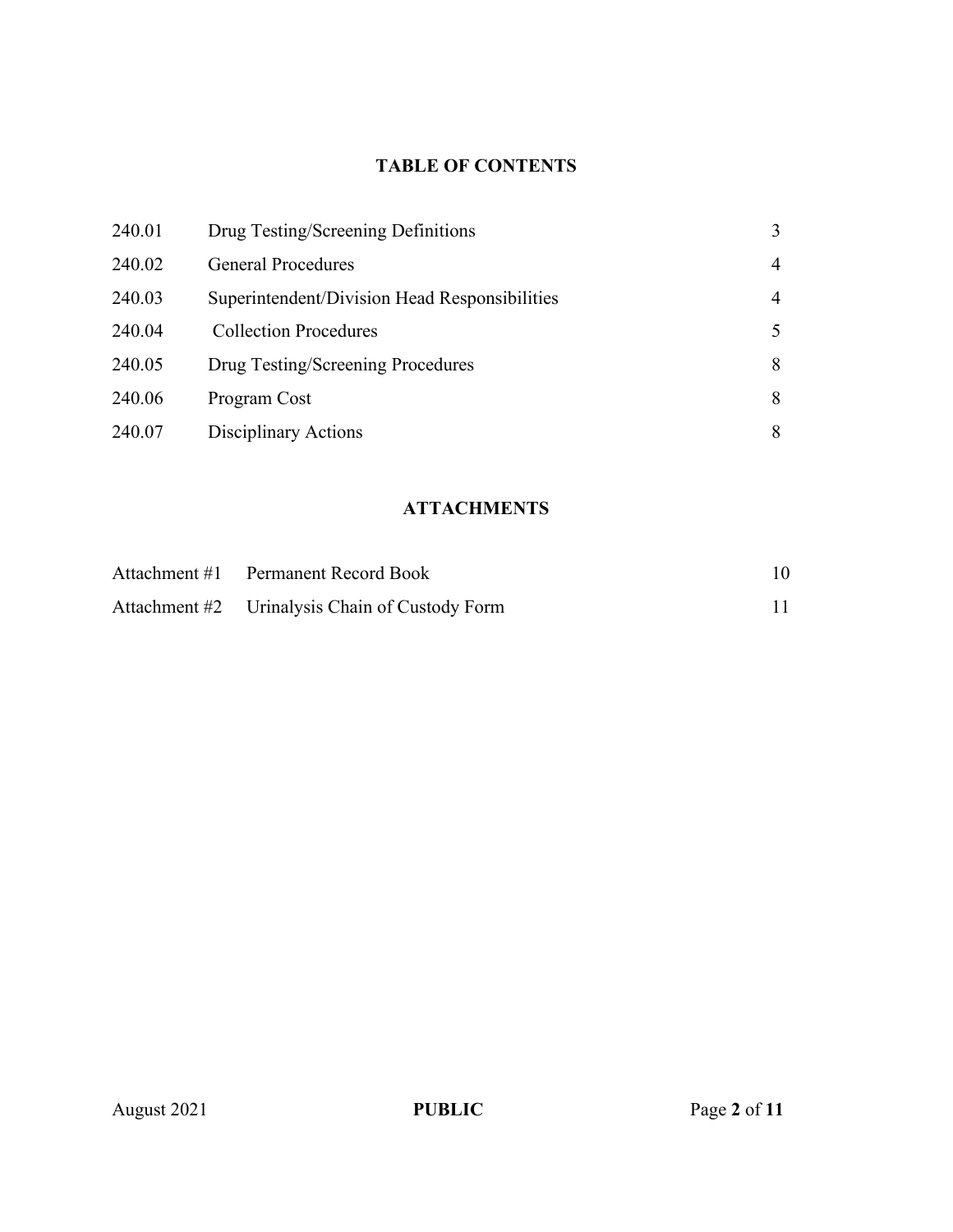## **240.01 DRUG TESTING/SCREENING DEFINITIONS**

- 1. Chain of Custody procedures to account for the integrity of each urine specimen by tracking its handling and storage from point of specimen collection to final disposition of the specimen.
- 2. Collection Area that specific area of a collection site which has been designated by the Deputy Commissioner of Field Services as the area in which employee urine specimens shall be taken.
- 3. Collection Official a qualified physician designated by the Department who administers the urine testing of employees.
- 4. Collection Site the site designated by the Deputy Commissioner of Administration as the site at which employee urine specimens shall be taken.
- 5. Collection Supervisor the individual designated by the Commissioner as the person responsible for overseeing the process of collection and testing of employee urine specimens throughout the Department.
- 6. Confirmatory Test a second test of an initial screening of a urine specimen performed off-site by a second independent laboratory using the analytical process of gas chromatography/mass spectrometry for drugs of abuse.
- 7. Initial Test a gas chromatography/mass spectrometry test of a urine sample completed by an off-site, independent laboratory to determine the presence of drugs which, if found to be positive, shall be followed up with a confirmatory test.
- 8. Probable Cause there must be facts and circumstances sufficient to warrant a prudent person's belief that an employee more probably than not has used illegal drugs.
- 9. Reasonable Suspicion there must be specific and articulable facts sufficient for a prudent person to believe that an employee has used illegal drugs.
- 10. Storage Refrigerator a secure refrigerator in which urine specimens are maintained after being collected until such time as they are tested.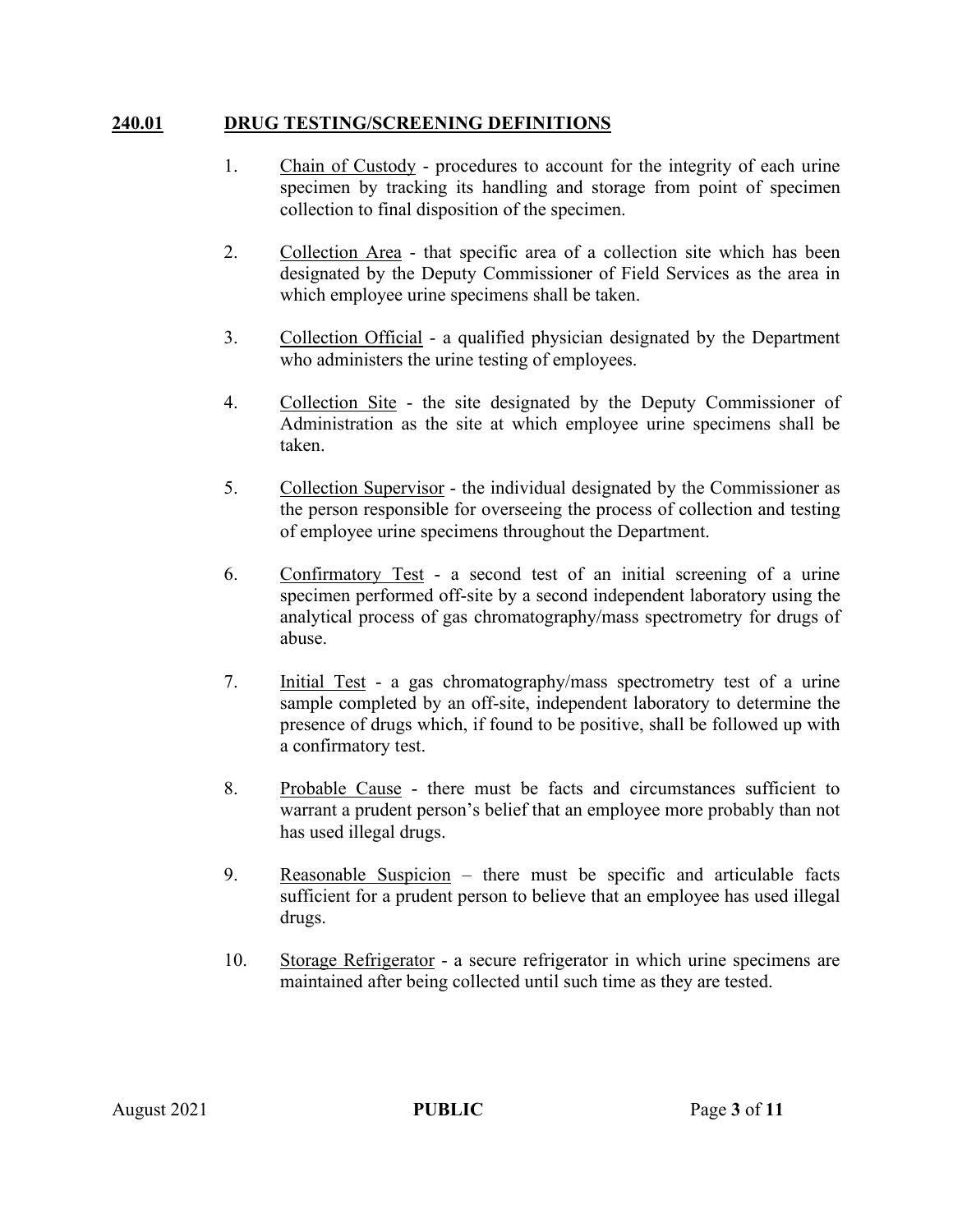## **240.02 GENERAL PROCEDURES**

All Unit 2 employees within their nine (9) month probationary period from initial hire shall be subject to random drug testing. Such testing shall be done during an employee's regularly scheduled shift.

Whenever, in the opinion of a superintendent/division head or his/her/their designee, probable cause (in the case of a Unit 4 or Unit 4A employee) or reasonable suspicion in the case of a probationary Unit 2 employee exists to believe that an employee has used or is using an illegal drug, and upon the approval of the Commissioner or Deputy Commissioner of Field Services, said employee shall be subject to drug testing/screening as outlined in this policy statement.

### **240.03 SUPERINTENDENT/DIVISION HEAD RESPONSIBILITIES**

When a superintendent/division head believes that an employee has used or is using an illegal drug, he/she/they shall present to the Commissioner and/or Deputy Commissioner of Field Services the grounds for probable cause (in the case of a Unit 4 or Unit 4A employee) or reasonable suspicion in the case of a probationary Unit 2 employee. Upon the approval of the Commissioner or Deputy Commissioner of Field Services to conduct a drug test/screen on an employee, the superintendent/division head and/or his/her/their designee shall:

- 1. Advise the employee of his/her/their right to union representation;
- 2. Advise the employee that he/she/they is believed to have used or be using an illegal drug, and ask the employee to submit to a drug test. The issues of probable cause or reasonable suspicion leading to the decision to have the employee submit to a drug test shall be explained to the employee;
- 3. If the employee refuses to submit to a drug test, the employee shall be detached with pay pending appropriate administrative action;
- 4. If the employee agrees to submit to a drug test, contact:
	- a. Health Service Unit during business hours, and health service duty officer via the Department Duty Station during non-business hours to dispatch a contractual medical care provider physician to the designated site;
	- b. The Chief of Internal Affairs Unit to coordinate the dispatch of the Commissioner's designee, i.e., collection supervisor, to the site where the urine sample is to be taken;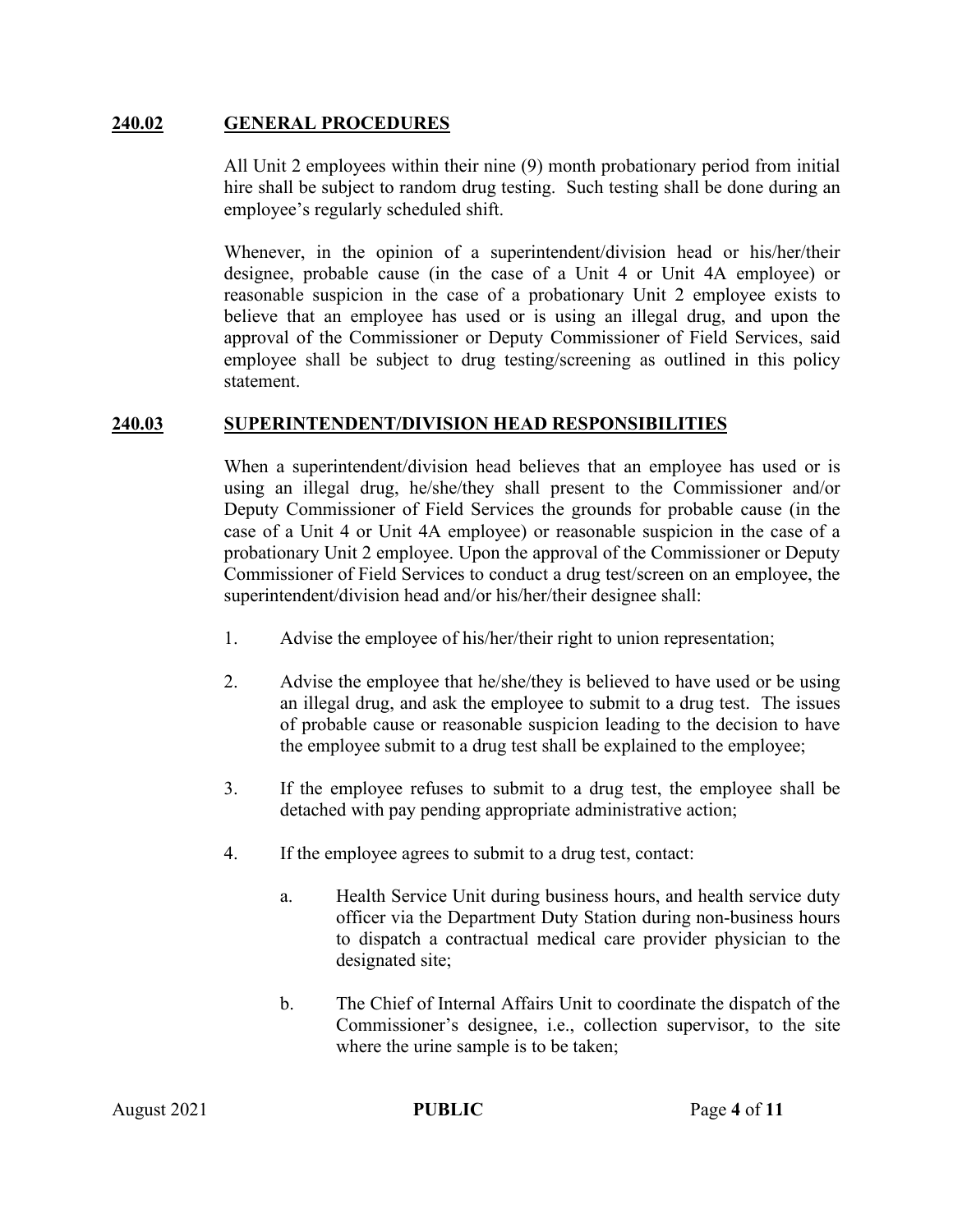5. Identify an area on-site to obtain the urine specimen that affords the employee providing same appropriate privacy and confidentiality.

## **240.04 COLLECTION PROCEDURES**

1. Pre-collection activities:

Prior to the employee providing the urine sample, the collection supervisor shall:

- a. Ensure that the collection site is clean, well-lighted, and dedicated solely to urine testing during the collection process. A toilet stall of a rest room is a preferred location;
- b. Ensure that all required materials, personnel and supervision are available;
- c. Place toilet bluing agent in toilet bowl, and also in tank if there is a toilet and tank at the site being utilized, and ensure no other source of water is available in the enclosure where urination occurs;
- d. Request photo identification from employee providing the sample, e.g., Department, identification card.
- e. Ensure employee providing sample removes all unnecessary outer garments, e.g., coat, hat;
- f. Ensure employee providing sample leaves personal belongings, e.g., purse, briefcase, outside the collection area;
- g. Ensure employee providing the sample washes and dries his/her/their hands prior to providing the sample, and conduct a visual inspection under the employee's fingernails for any foreign materials;
- h. Provide the employee with the urine sample collection bottle;
- i. Introduce employee providing the sample to the physician who will collect specimen.
- 2. Collection Activities:

The Deputy Commissioner of Field Services or designee shall designate a qualified physician of the same gender as the sample provider, if possible, to collect the urine sample. The collection official shall be the only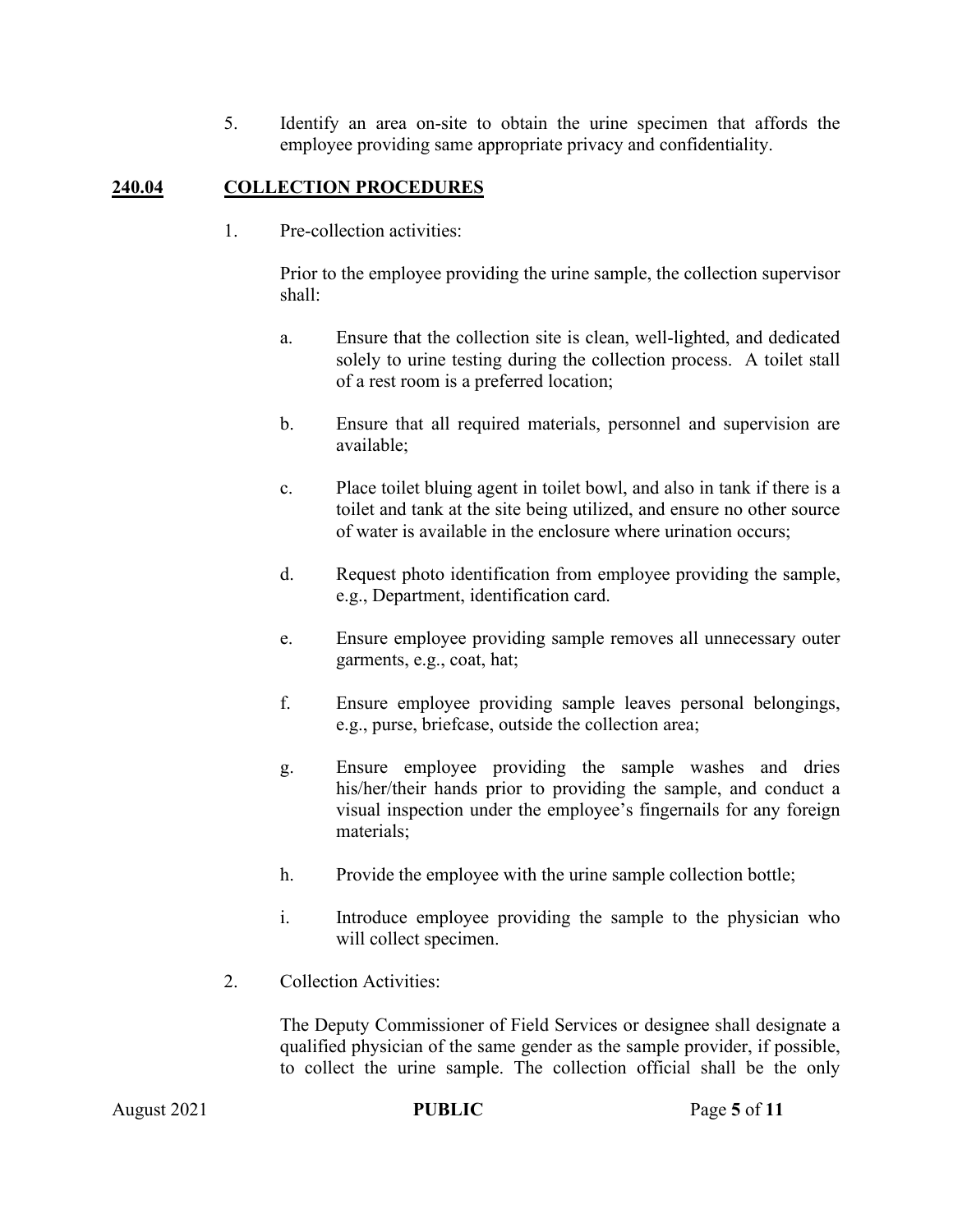individual who enters the collection area with the employee providing the sample. The collector shall:

- a. Ensure the employee providing the sample understands that he/she/they shall be under direct observation throughout the collection;
- b. Position himself/herself/their self in such a manner as to verify that the specimen passes directly from the employee's body into the specimen bottle;

**NOTE:** The observation of an individual urinating is highly sensitive and no information concerning this event shall be released except that it was performed. Notwithstanding, any attempt by the employee to adulterate or tamper with the specimen shall be reported to the collection supervisor.

- c. Take possession of the urine sample from the employee.
- d. Keep specimen in view of employee at all times prior to its being sealed and labeled;
- e. Ensure sixty (60) ml of urine is collected in the specimen bottle. If the employee provides less than the sixty (60) ml, the collector maintains custody of the incomplete specimen in full view of the employee, additional urine is collected in a separate bottle, and the partial specimens are combined in one container at the end of collection;
- f. Measure temperature of the specimen utilizing a liquid crystal and/or digital thermometer as provided by the collection supervisor;

**NOTE:** Acceptable range is 90.5 - 99.8 degrees Fahrenheit, and measurement must take place within four (4) minutes of the urination to secure a good reading.

- g. Inspect the specimen's color and look for any signs of contaminants;
- h. Place tamper proof seal over the specimen bottle's cap and submit to collection supervisor;
- i. Sign the Permanent Record Book (Attachment #1) in the space provided as official collector of the urine specimen.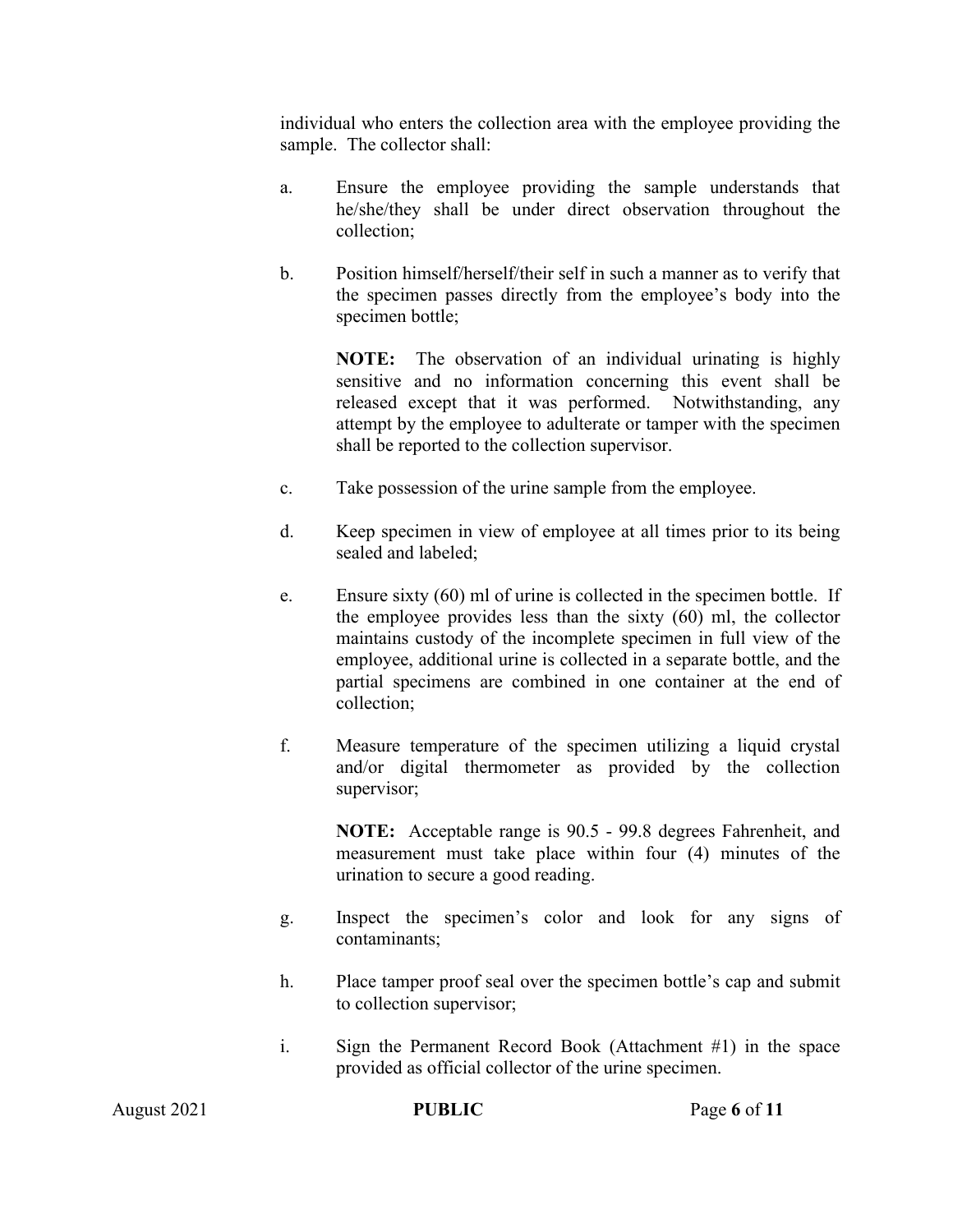3. Post-collection activities:

The collection supervisor, now in possession of the urine specimen, shall keep the specimen in full view of the employee who provided same, and shall:

- a. Label the urine specimen entering all information identifying the specimen on the bottle, to include:
	- i. Date
	- ii. Collector's initials
	- iii. Test type requested (See Attachment #1)
	- iv. Specimen number
	- v. Initials of person providing urine;
- b. Ensure that the lid to bottle has been sealed by the collector (make sure seal has been attached to cap and bottle side);
- c. Place specimen bottle in self-sealing plastic bag, and ensure that bag is sealed;
- d. Enter all information identifying the specimen as noted on bottle in the Permanent Record Log (Attachment #1) and initial this entry;
- e. Ensure employee providing the specimen signs the Permanent Record Book (Attachment #1) certifying that the specimen identified as having been collected from him/her is, in fact, that specimen he/she/they provided;
- f. Complete the Urinalysis Chain of Custody Form (Attachment #2) and secure urine specimen in the secured refrigerator for employee urine at the Central Office Internal Affairs Unit or at each facility in the designated area of the IPS office, until picked up by outside lab;
- g. Contact the designated outside lab and arrange for the immediate pick-up of specimen (within twenty-four (24) hours), ensuring that the chain of evidence form is maintained when transferring the sample to the lab courier;
- h. Ask employee providing urine specimen if they are currently on any prescribed medications. A positive response shall be verified and documented in the permanent log. The information recorded shall include the type of medication, dosage and frequency taken.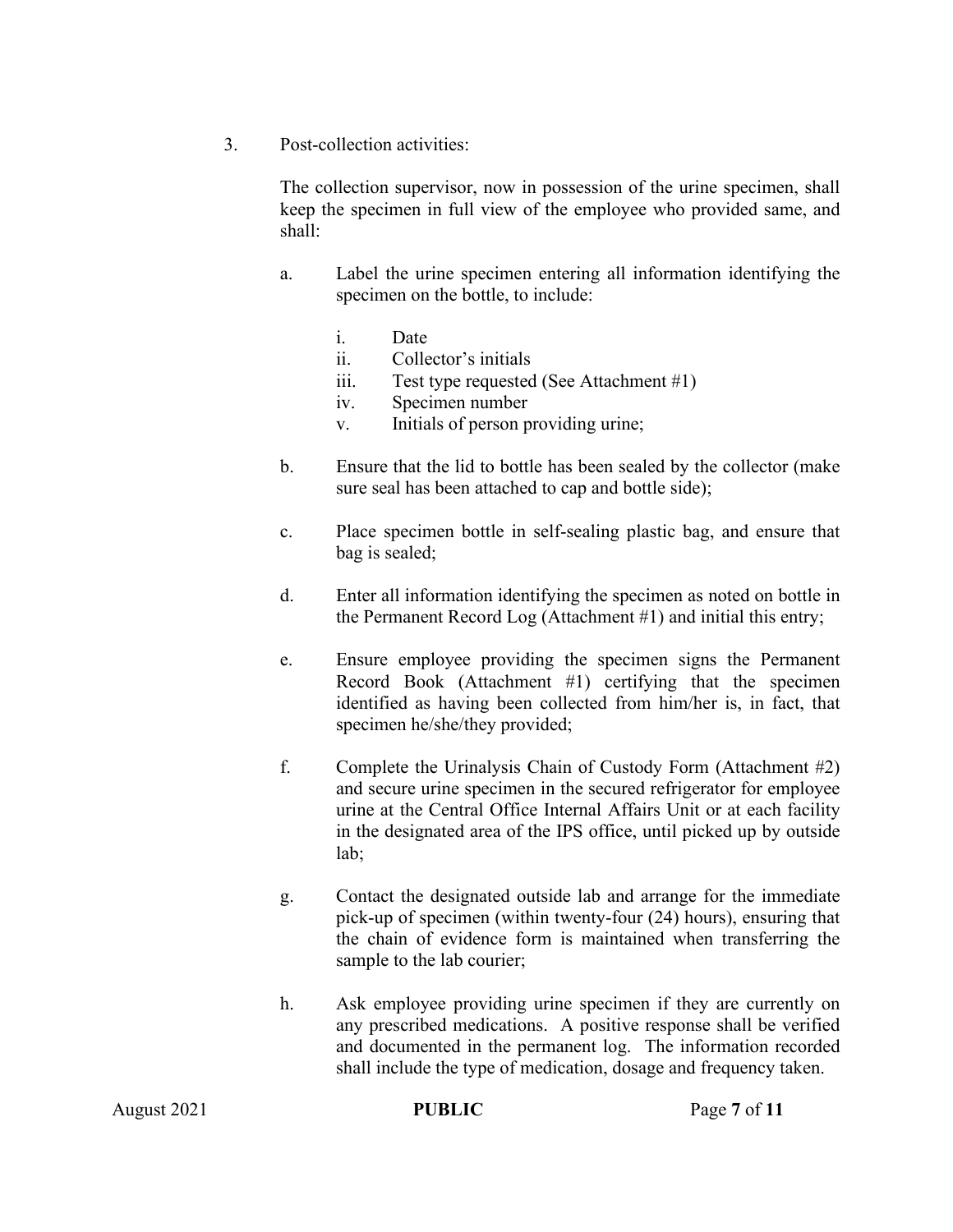## **240.05 DRUG TESTING/SCREENING PROCEDURES**

- 1. The initial testing of employee urine shall be by the gas chromatography/mass spectrometry test.
- 2. The lab performing the initial screen shall be required to contact the Department collection supervisor with the results of same as soon as they are known.
- 3. The collection supervisor shall record the results in the Permanent Record Book (Attachment #1) and, if the results are positive, shall direct the lab to forward the specimen to a second lab, as designated by the Department, where a second confirming gas chromatography/mass spectrometry test is conducted. The chain of evidence form shall accompany the urine specimen and be maintained at all times.
- 4. Upon confirmation of the second test, the clinical director and/or his/her/their designee of the second lab shall call the collection supervisor with the results as soon as they are available, and mail the completed chain of evidence form with a written copy of the results.
- 5. The collection supervisor shall record all results in the Permanent Record Book (Attachment #1), and notify the Deputy Commissioner of Field Services office of same.

## **240.06 PROGRAM COST**

The Department shall assume responsibility for all costs related to this drug testing/screening program.

## **240.07 DISCIPLINARY ACTIONS**

- 1. An employee who refuses to be tested shall be detached with pay pending appropriate administrative action.
- 2. If an employee agrees to testing and the results of both tests (initial and confirmation) prove positive, the employee shall be relieved of duty and placed on sick or vacation pay pending completion of a Department approved drug rehabilitation program. Termination proceedings shall be initiated should the employee refuse to participate in such a program.
- 3. Upon the return to duty of a Unit 4 or 4A employee who successfully completes a drug rehabilitation program, the employee shall be subject to drug testing based on probable cause for a period of two (2) years during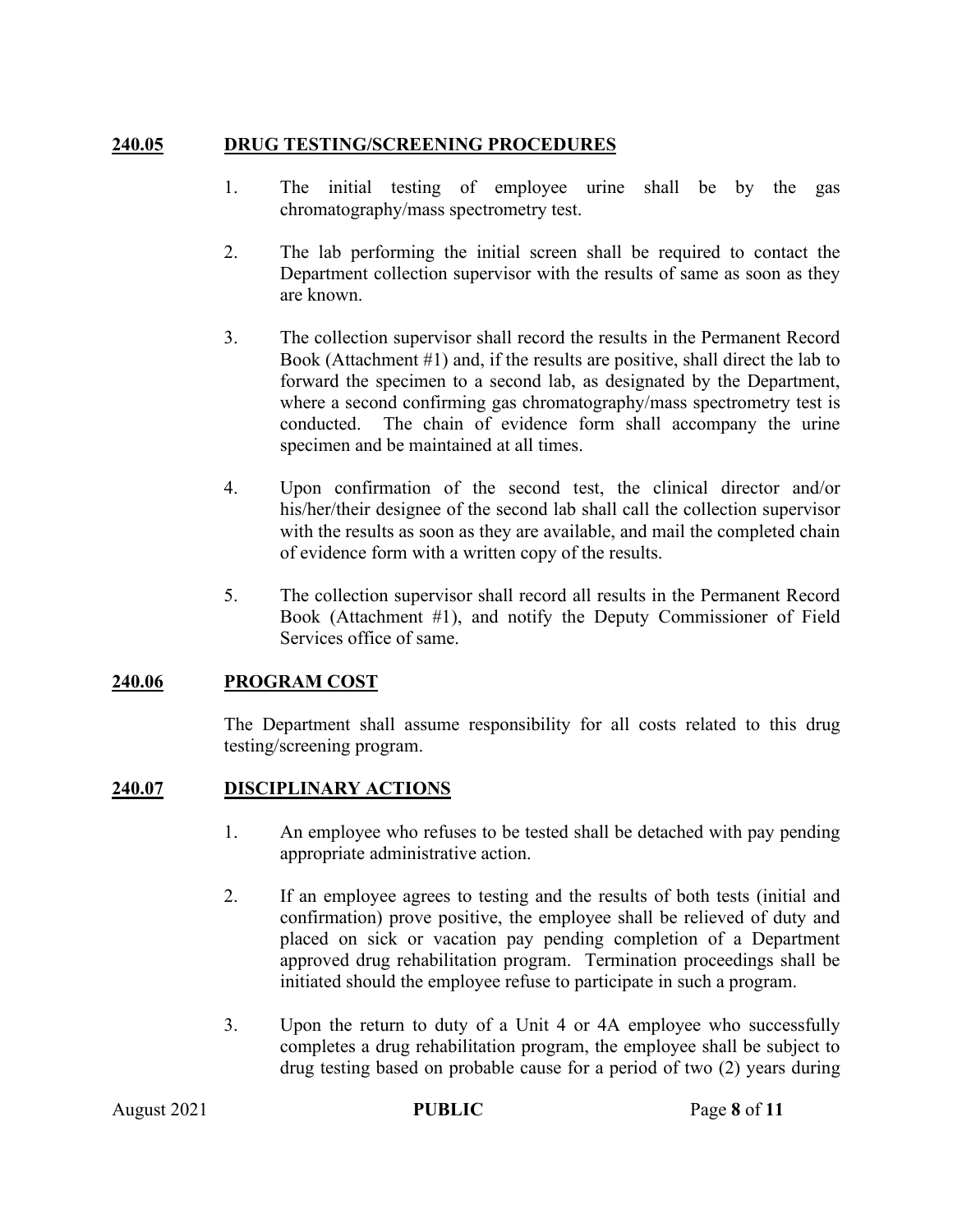which time if the employee tests positive for drug use, he/she/they shall be subject to termination. Any employee refusing to be tested during this two (2) year period when requested to by his/her/their superintendent/division head or management designee, based on probable cause, shall be terminated.

4. Upon return to duty of a Unit 2 employee who successfully completed the drug rehabilitation program, the employee shall be subject to drug testing based on reasonable suspicion for a period of two (2) years, during which time if the employee tests positive for drug use, he/she/they shall be subject to termination. Any employee refusing to be administered a drug test during this two (2) year period when requested to by the Appointing Authority or his/her/their designee, based on reasonable suspicion, shall be terminated.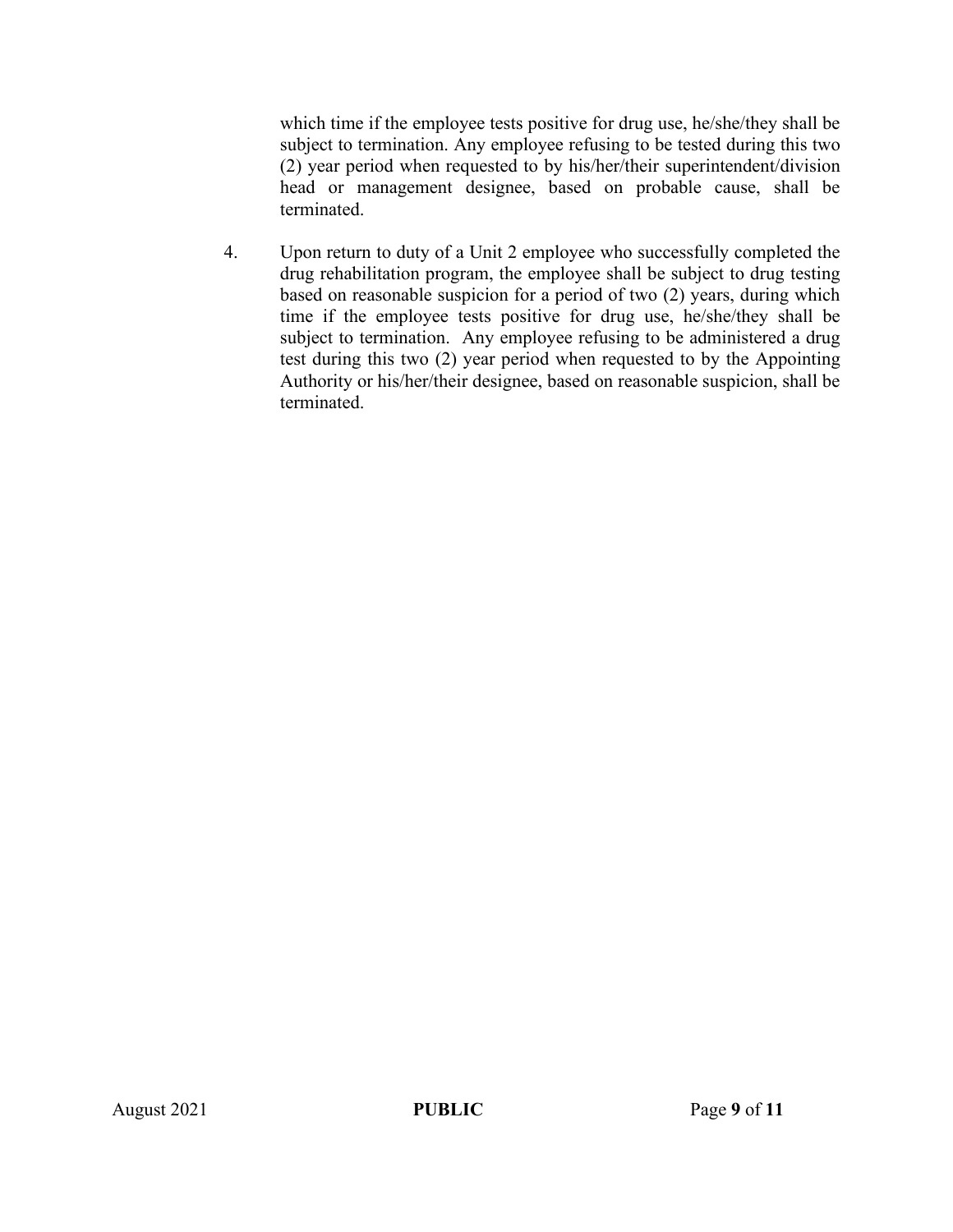#### **COLLECTION** DATE/TIME TESTED EMPLOYEE'S NAME ID VERIFIED (YES/NO) SPECIMEN NUMBER TEST TYPE TEMP OF **SPECIMEN COMMENTS** RE: **COLLECTION** COLLECTOR'S NAME (PRINT & SIGN) EMPLOYEE TESTED (PRINT &  $\hat{S}$ IGN $)$ COLLECT'N **SUPERVISOR** INITIALS INITIAL TEST RESULTS/ DATE CONFIR-MATION TEST RESULTS/DATE - - - - - - - - - - - - - - -  $-$ - - - - - - - - - - - - - - - - - - - - - - - - - - -<br>- -- - - - - - - - -  $-$  -  $-$  -- - - - - - -  $-$ - - - - - - -  $-$ - - - - - - - - - - - - - - - - - - - - - - -  $-$ - -  $-$ - - -  $-$  -  $-$  -- - - - - - - - - - - - - - -  $-$ - -  $-$ - - -  $-$ - - - - - - - - - - - - - - -  $-$ - -  $-$ - - - - - - - - - - - - - - - - - - - - - - -  $-$ - -  $-$ - - - - - - - - - - - - - - - - - - - - - - - - - - - - - - - - - - - - - - - - - - - - - - - - - - - - - - - - - - - - - - - - - - - - - - - - - - - - - - - - - - - - - - - - - - - - - - - - - - - - - - - - - - - - - - - - - - - - - - - - - - - - - - - - - - - - - - - - - - - -  $-$ - - - - - - - - - - - - - - - - - - - - - - - - - - - - - - - -  $-$ - - - - - - - -

**PERMANENT RECORD BOOK** Attachment #1

TEST TYPES:

 $1 = DRUGS$  OF ABUSE PANEL  $2 = CANNABINOIDS$  (marijuana)  $3 = OTHER$ 

(Opiates, Benzodiazepines, cocaine, barbiturates)